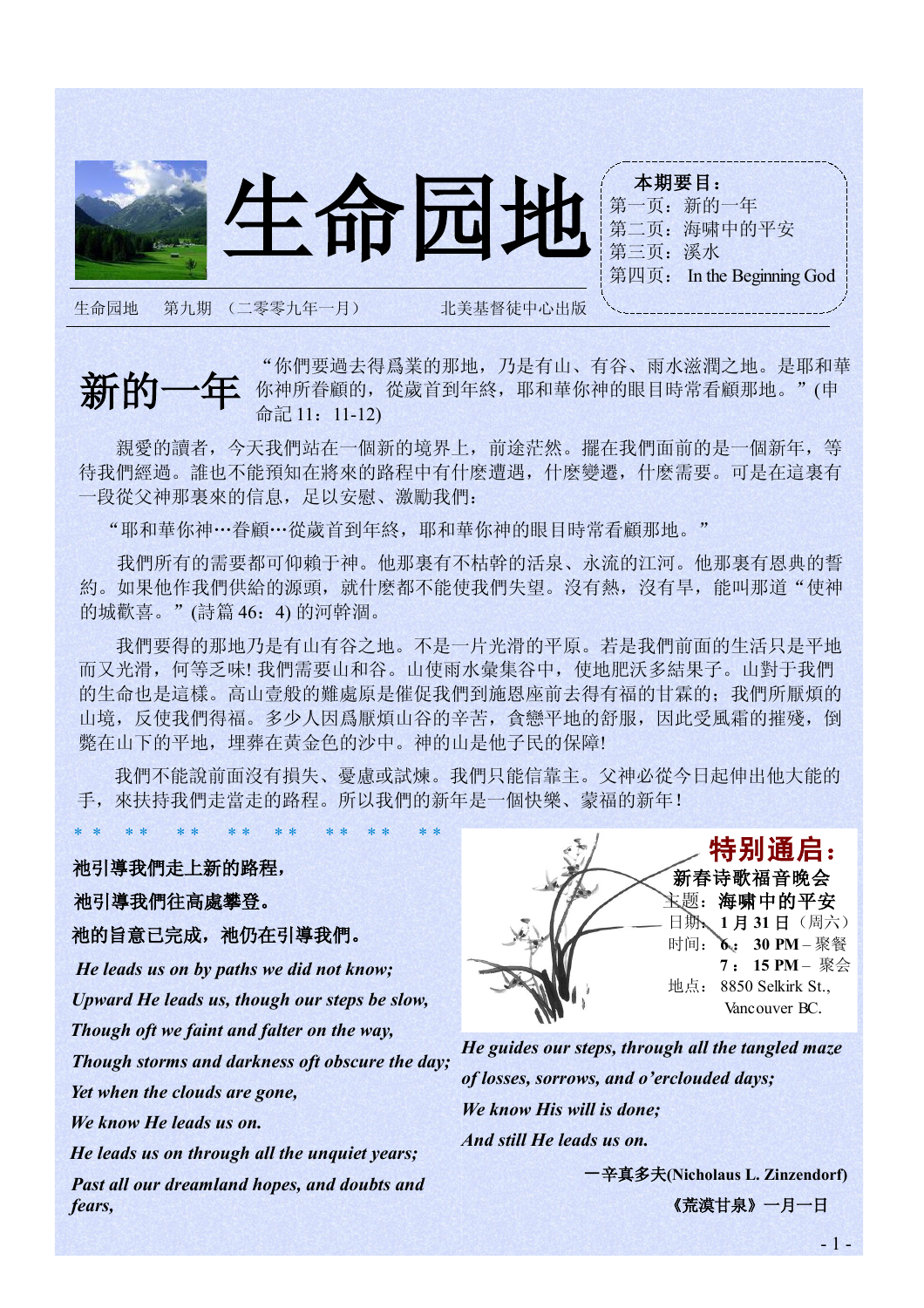

海啸中的平安

"全球股票暴跌,一日冲走一万亿"….. 由于美国房地产次按危机引起的全球金融 风暴,一浪紧接一浪,一浪高于一浪。全 球金融指数均告大幅下跌一半以上,金融 业出现了严重的信用危机,银行同业拆借

和对外借贷曾一度收紧,导致大批公司资金周转困难;美国大型投资银行雷曼兄弟宣告破产,美国最大的 银行、最大的保险公司、三大车厂等濒临破产边缘;紧接着的是令民众最为恐慌的大规模裁员潮。汽车业、 制造业、金融业、运输业等成为失业的重灾行业,其中美国花期银行宣布裁员 5 万多人。到 12 月初为止, 欧美大企业已宣布裁员总人数超过 36 万以上,而其它中小企业的裁员人数仍未计算在其内,前景可能进 一步恶化。

史无前例的经济风暴所带来的令人胆战心惊、目瞪口呆的消息,每天都充斥世界各种媒体,一时风声 鹤唳。束手无策、无所适从、慌慌不定,成为世人的普遍反应。吃不下、睡不安,愤怒、抱怨、无奈,甚 至有人因负债、破产而杀人或自杀。许多平时号称投资、经济专家的人士,在这凶猛的经济危机面前也不 知所措。欧美等经济强国纷纷推出的几百亿、上千亿救市方案,并没有阻止经济急速下滑;二十多个经济 大国首脑召开紧急会议也没有得出什麽具体的救市良策。

 这次金融海啸中,各个层次的个人和家庭都受到很大影响。其中当然有不少是基督徒。对于受到影响 的基督徒来说,面对这一极大的考验,我们的态度应该如何呢?是否同世人一样患上恐惧症,忧郁症呢? 或者因此而抱怨神,失去对神的信心呢?

 有难处就抱怨、怀疑和恐惧,对于一般世人来说,这是很自然的反应。但对于基督徒来说,却应该有 所区别。因为我们是神的儿女,有全能的神作我们的依靠。我们可以"将我们的事交托耶和华,并依靠他, 他就成全"(诗 37:5)。"在患难之日求告我,我必搭救你"(诗 50:15)。经上又说:"你们要将 一切的忧虑卸给神,因为他顾念你们"(彼前 5:7)。

近年来世界各地所发生的灾难,如 SARS、南亚海啸、地震、风灾,还有战争,以及这次如此严重的 经济大灾难,说明了世界的末日即将来到,主回来的日子近了。"日、月、星辰要显出异兆,地上的邦国 也有困苦;因海中波浪的响声,就慌慌不定。天势都要震动,人想起那将要临到世界的事,就都吓得魂不 附体。那时,他们要看见人子有能力,有大荣耀驾云降临。一有这些事,你们就当挺身昂首,因为你们得 赎的日子近了"(路加福音 21: 25-28)。这里很清楚地告诉我们末世光景的情形, 以及我们基督徒的态度应 该是挺身昂首,不是慌慌不定。

 或许会有人说,要挺身昂首,说起来容易,但要做到就很难了。看着被吞吃了一半的投资和少了一大 截的退休金,我能挺身昂首吗?我已收到解雇通知,想想往后的日子该如何度过,我能不慌慌不定吗?不 错,当这些难处临到的时候,如果我们想用自己的能力去解决的话,我们一定慌慌不定。

让我们来看看保罗是如何面对和经历饱经苦难的一生。"我比他们多受劳苦,多下监牢,受鞭打是过 重的,冒死是屡次有的。被犹太人鞭打五次,每次四十,减去一下。被棍打了三次,被石头打了一次,遇 着船坏三次,一昼一夜在深海里。又屡次行远路,遭江河的危险,盗贼的危险,同族的危险,外邦人的危 险,城里的危险,旷野的危险,海中的危险,假弟兄的危险。受劳碌,受困苦,多次不得睡,又饥又渴, 多次不得食。受寒冷,赤身露体"(林后 11: 23-27)。面对这些苦难,保罗的反应是从不抱怨,没忧伤, 不丧胆,不惊慌,常有喜乐。

 $-2-$ 为什麽保罗能够在苦难中常有喜乐呢?因他得到了一个秘诀: "我靠主大大地喜乐…。我无论在什麽 境况都可以知足。这是我已经学会了。我知道怎样处卑贱,也知道怎样处丰富;或饱足,或饥饿;或有余, 或缺乏;随事随在,我都得了秘诀。我靠着那加给我力量的,凡事都能作"(腓 4:10-13)。是这一秘诀 使他有力量能应对一切的处境。这一秘诀就是我们的神。"我们有这宝贝放在瓦器里,要显明这莫大的能 力,是出于神,不是出于我们。我们四面受敌,却不被困住;心里作难,却不至失望;遭逼迫,却不被丢 弃;打倒了,却不致死亡"(林后 4:7-9)。保罗面对难处而不被困住,不是他自己有本事,有办法,乃 是神莫大的能力托住他。神要向信他的人,同样显出浩大无比的能力。"并知道他向我们这信的人所显的 能力,是何等浩大,就是照他在基督身上,所运行的大能大力,使他从死里复活,叫他在天上坐在自己的 右边,远超过一切执政的,掌权的,有能的,主治的,和一切有名的。不但是今世的,连来世的也都超过 了"(弗 1:19-21)。 我们所信的神,是"那叫死人复活使无变为有的神"(罗马书 4:17) 。神的能 力是创造的能力—"耶和华用能力创造大地"(耶 10: 12),他又"用他全能命令托住万有"(来 1:3)。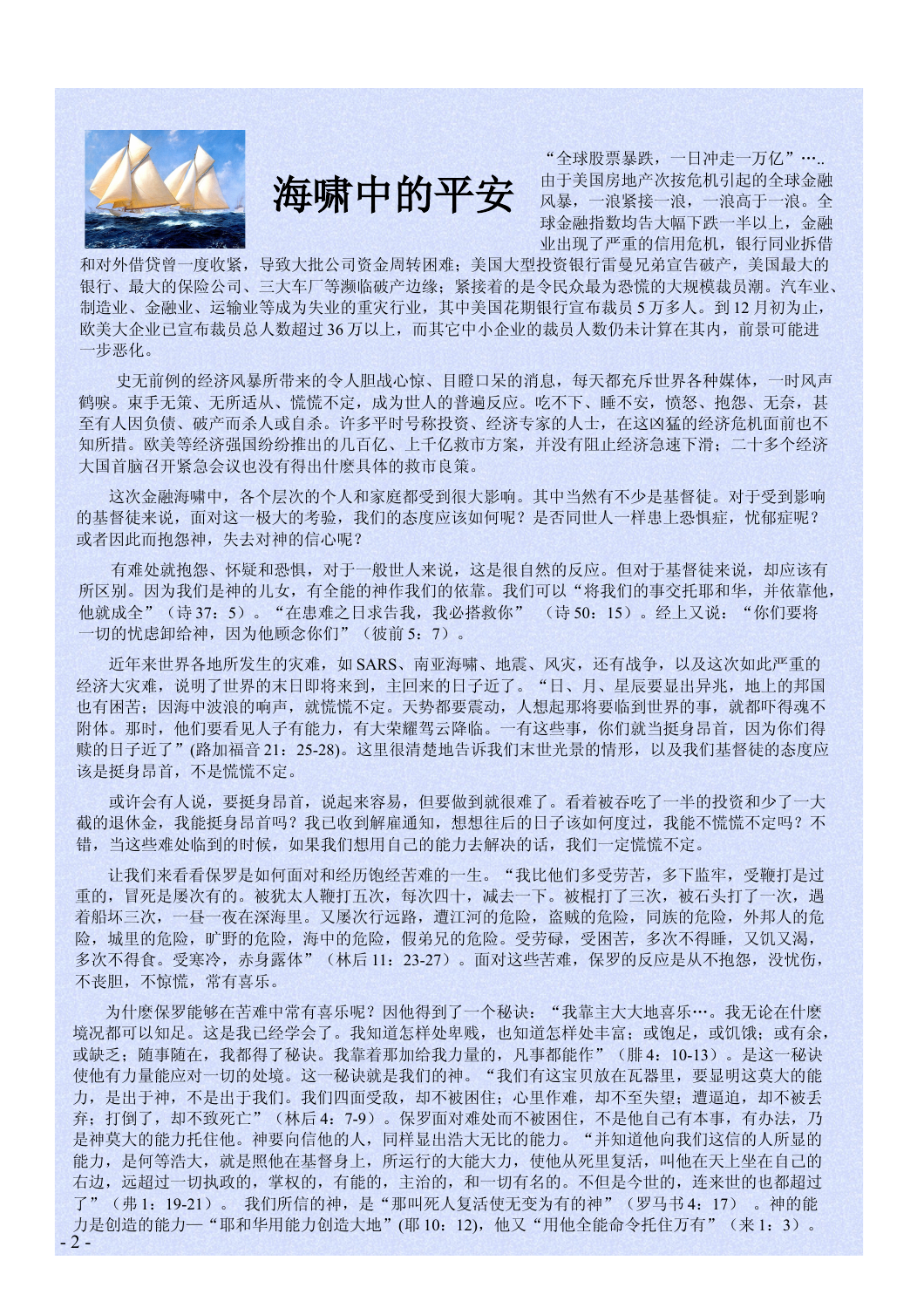他的能力更是胜过死亡,超过一切压力,即是复活升天的能力,还是使万有伏在他脚下的能力。

 我们有这样一位神,就能战胜和克服世上一切的难处。今天我们面对的压力,背负的重担确实非常大。 但神的能力叫我们能胜过。这能力不是外面加进来的,乃是神的能力在我们里面运行所发出生命的能力。 "神能照着运行在我们心里的大力,充充足足的成就一切,超过我们所求所想的"(弗 3:20)。

 这次的金融海啸恐怕还远远没有过去。"这条路你们向来没有走过"(约书亚记 3:4)。我们完全不知 道前面的日子会是怎样。也许会更险恶。但我们有大能的神可以求告。昔日以色列人在埃及(预表世界) 法老的手下被欺压、作奴工(出 1:8-10)。他们在苦难中求告神。神听见他们的哀声,顾念他们的苦情 (出 2: 23-25; 3: 7-10)。就用大能的手和伸出来的膀臂领他们出埃及脱离苦境(申 4: 34-35; 5: 15; 7:17-19)。他们(超过二百万人)在旷野度过四十年,神供应他们一切的需要。衣服没有穿破,鞋子没 有穿坏(申 29:4-5)。他们认识并经历这位永活的神。我们的处境和当时以色列人情形一样。世界的恶势 力也很强大,也霸占、困住我们许多的人。在当今的世界,人们追求无止境的财富增长,我们的心被捆绑, 被霸占,远离了神。于是神通过在金融方面搅动我们一下,让我们转向他,经历他,认识他。"不要倚靠 无定的钱财,只要依靠那厚赐百物给我们享受的神"(提前 6: 17)。

让我们学保罗一样,紧紧抓住神的应许,相信神的话,让神的话充满我们,刚强我们,给我们力量。 "因为出于神的话没有一句不带能力的"(路 1:37)。"他说有,就有;命立,就立"(诗 33:9)。他的 话可以安慰我们,托住我们,引导我们,给我们平安,充充足足地成就我们一切所求所想。他曾用大能的 手带领以色列人脱离苦难,也同样能背负我们,承担我们一切的难处,应付我们所面对的危机。 "应当一 无挂虑。只要凡事藉着祷告,祈求和感谢,将你们所要的告诉神。神所赐出人意外(超越一切)的平安, 必在基督耶稣里保守你们的心怀意念(腓 4:6-7)。

诗歌 589 中唱道: "神未曾应许:天色常蓝,人生的路途花香常漫:神未曾应许:常晴无雨,常乐无 痛苦,常安无虑。神却曾应许:生活有力,行路有亮光,作工得息,试炼得恩助,危难有赖,无限的体谅, 不死的爱。" 让神的灵在我们心中运行,藉着神的大能,挺首昂胸、平静安稳地驾驭经济海啸的惊涛骇浪, 在苦难的磨练中高声的感谢神,赞美神!阿门!

--摘录自主日信息--

### 【溪水】

回顾 08 -

凭着主的话:"他要像一棵树栽在溪水旁,按时候结果子,叶子也不枯干。凡他所作的,尽都顺利。" (诗篇 1:3),我于去年 10 月离开工作了 30 年,被视为"恒生"的公司,转到溪水旁过日子。

离职之时,经济一片好景,虽然我也稍微担心次按问题,亦曾在去年 8 月发表文章提出警告,但受眼前的境 况蒙蔽,竟将主所说"顺利"的应许,放诸在所有筹算之事情上。

我深明投资之道,就是将资金分散投放在楼、股及基金上。

去年 9 月购入维港烟花景观物业,曾涨价如同大海,但现价已回 复【溪水】一般。

长期持有之股票及基金,资产值亦大为缩水,几与【溪水】无异。 全球资金大蒸发,相比之下,我仍有【溪水】享用,已甚难得。 真正使我受益的【溪水】,仍是主的话。



--诚—香港

# 【化悲为喜】

一位做生意的弟兄,金融海啸刚起,被人大笔走数,损失惨重,愁苦不已! 一個早上,他照常读经,讀到希 伯来书十三章: "你们存心不可贪爱钱财,要以自己所有的为足,因为主曾说[我总不撇下你,也不丢弃你], 所以我们可以放胆说,「主是帮助我的,我必不惧怕,人能把我怎么样呢?」"(V. 5-6)。弟兄知主安慰 他,欣喜流泪,推醒太太,互相以神的话鼓励!能化悲为喜,非靠死撑,我们有听见主应时的话吗?

---方舟台—香港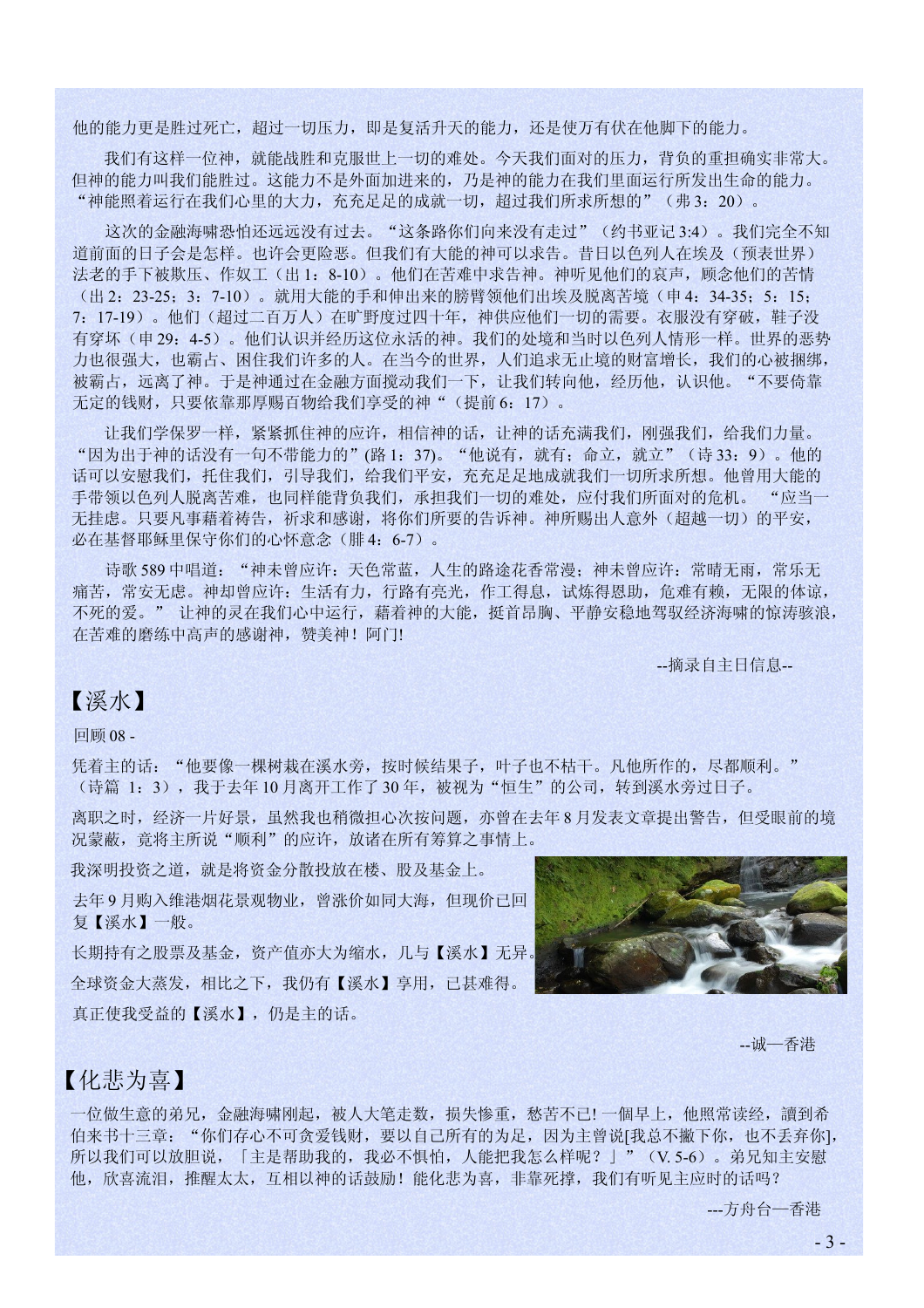Garden of Life

**North America Christian Centre**

**[www. Naccvan.com 8](http://www.naccvan.com/)850 Selkirk Street Vancouver B.C. Canada V6P 4J8**

## IN THE BEGINNING GOD

 "In the beginning God created the Heaven and the earth." -- Gen 1:1. In the beginning was the Word... all things were made by  $\text{Him.}$ " $\text{-}$  Joh 1:1-3.

ENESIS MEANS Beginning. Here we discover the source of many streams, some crystal, some turbid, which are still flowing through the world. It tells us of the beginning of the heavens and the earth; of the human race; of sin and redemption; of ENESIS MEANS Beginning. Here we discover the source of many streams, some crystal, some turbid, which are still flowing through the world. It tells us of the beginning of the heavens and the earth; of the human race; of si our civilisation; of the existence of the Hebrew race, and of the division of the human family into the various nationalities of the world. All of these cannot be attributed to the originating of God, for with regard to the sin and pain and sorrow of the world, it must be conceded that "an enemy hath done this."

In Hebrew the word for God is plural, the verb conjoined to it is singular, indicating that God is One, but the noun is plural, indicating the mystery of the Holy Trinity. In His earthly life, our Lord asked the Father to glorify Him with the glory that they had together before the world was.

Let us make God in Christ our beginning, the beginning of the book of our life, of our heaven, with its prayer, meditation, and devotion; of our earth, with its practical daily business; of our marriage and home; of our interests and pleasures. Here is the chief corner-stone in which alone the whole building of life can be fitly framed together. Here is the chord of harmony, with which the subsequent oratorio must be consistent. Here is the perfect circle of happiness, in which all that is fairest, sweetest, and strongest must be found.

God is a Faithful Creator. What He begins He finishes. He fainteth not, neither is weary. You may exhaust the dearest human love, but you can never wear out God. If you have never entered on the Divine life, begin with putting God in His right place, as Alpha, the First. If we cry, "Create in me a clean heart, O God, and renew a right spirit within me." He will answer, "Behold I make all things new." Listen to the Divine assurance: "I am Alpha and Omega… the First and the Last, the Beginning and the End." He that is athirst, let him come: he that will, let him take the water of life freely.

### **- PRAYER -**

O God, my Father supremely Good. Beauty of all things beautiful. To Thee will I intrust whatsoever I have received from Thee, so shall I lose nothing. Thou madest me for Thyself, and my heart is restless until it repose in Thee. **AMEN** 



 - Quoted from "Our Daily Walk" used by permission